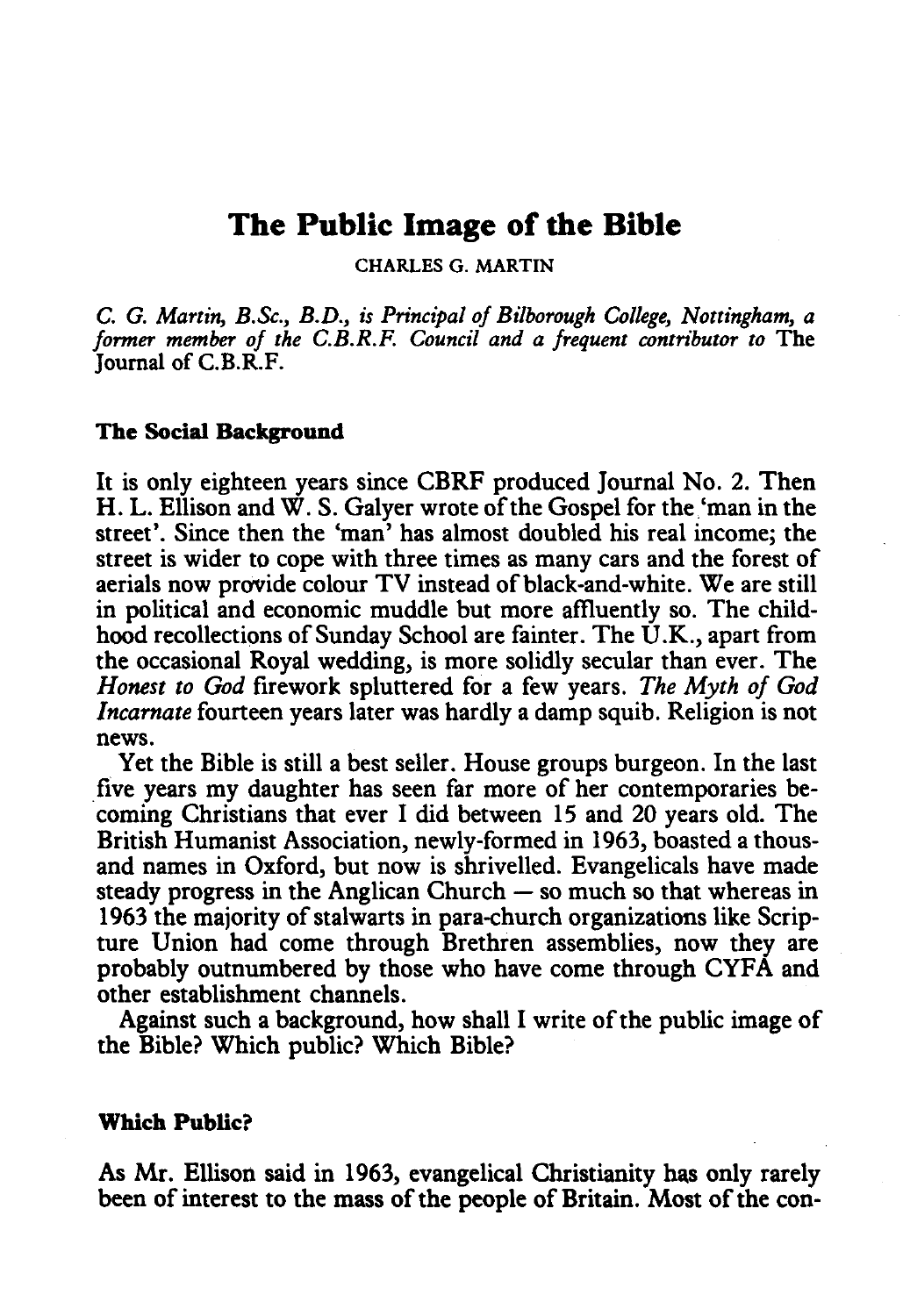yerts of evangelical revivals were middle class. In 1963 he saw a slide to intellectualism. Eighteen years later it is painfully clear that we have two publics. We are reaping the dread harvest of the 1944 Education Act. Not that the Act was other than a high ideal, but it was, inevitably, applied by fallible, sometimes selfish, often blinkered, people. The General Certificate of Education  $-$  designed for the 20% with a particular reasoning ability  $-$  became a thing to be grasped at. The Newsom Report *Half our Future* fell quietly to the ground. The Robbins report, expanding University education, was more than fulfilled. Compulsory secondary education for all, 'appropriate to age, aptitude and ability' became a scramble to get as many children as possible through examination hoops and leave the rest in uncertificated limbo. The recent struggles to achieve truly comprehensive education may possibly bring healing, but it will take at least a generation. By our educational folly we have given status, power, privilege, greater income and job opportunity, and immensely greater self-esteem to those who can pass exams. The average Brethren assembly probably has more examination successes per member today than when Mr. Ellison wrote in 1963, and certainly vastly more than the average of the area in which the Hall stands. (There are exceptions, in one of which it is my privilege to worship.)

So we have two 'publics'  $-$  the 'educated' who tackle anything with the easy confidence that it can be understood, analyzed and weighed: and the other 60% of the nation who regard analysis as either mystery or waste of time, but who learn by watching and doing.

This division into two publics has been more than ever evident in the church. We are a literate lot, so it is likely that we sell our message best to the literate. So some of the great successes of post-war years have been among the 'educated'. Scripture Union work in schools (Inter-School Christian Fellowship) had phenomenal success, under God, in bringing hundreds of grammar school Sixth formers to intelligent Christian faith, passing them on to the immensely successful Inter-Varsity Fellowship whose University and College Christian Unions have trained thousands of highly intelligent, highly committed young Christians, many from completely non-Christian or anti-Christian backgrounds. In the late sixties and early seventies Michael Eastman launched his urgent appeal for 'all schools' with the target 'a Christian teacher and a Christian group in *every* school' and with special emphasis on the secondary modern schools. In the late seventies the Frontier Youth Trust and others blazed a trail for 'frontier situations' where Christians tried to communicate across the educational and cultural divide, to bring Jesus meaningfully to those who had fallen behind in the educational paper-chase.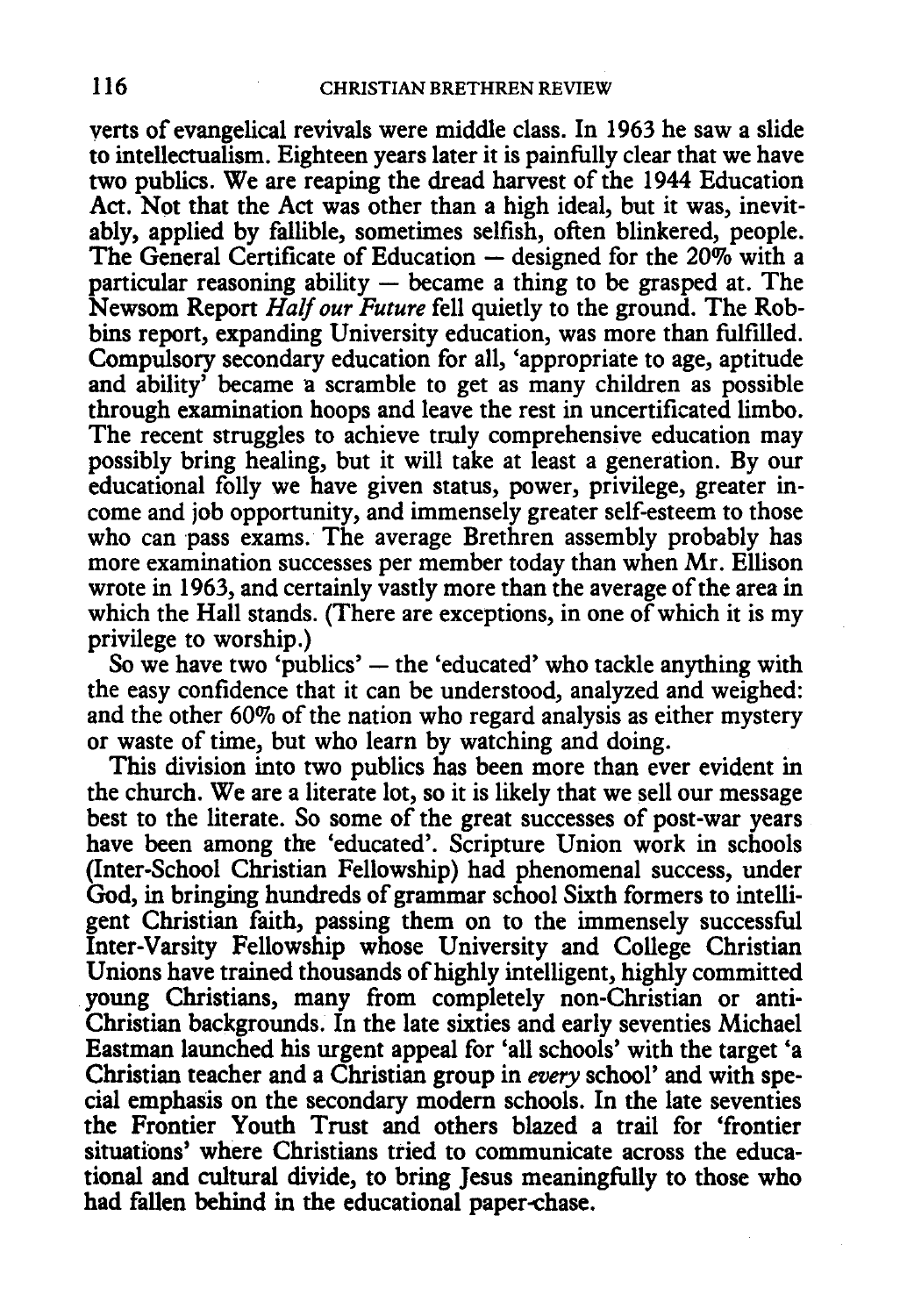The very difficulty of describing these two publics shows how little the problem is understood. I use 'educated' and 'uneducated' in quotation marks simply to put labels on them. It is not a matter of being 'good with brains' or 'good with hands' — many people are very good with both. Many a civil servant or teacher could have been a very competent mechanic or plumber if he had escaped the eddy that sucked him into university. Many a lawyer could be the gold-dust of engineering, a highly-trained toolmaker, ifhe had taken an apprenticeship at 16 instead of the expected route for A-stream pupils, into the sixth form. Nor is it a matter of moral quality or sober judgment of life. The 'educated' are as selfish, fraudulent, lecherous, kind, good or caring in their own well-expressed ways as are the 'uneducated' in their more open and blunter ways. It has been suggested there is a difference between the 'educated' emphasis upon individuality, personal decision and choice, and the 'uneducated' tendency to group solidarity and greater dependence upon peer-group in thought and action. There is truth in this (especially among the young) but peer-group pressures are still strong for the 'educated' and individual freedom is often freedom only to follow an accepted path. The main difference that seems to stand out (at least to me, immersed in the 16-19 educational scene, looking out on the world into which adolescents must go) is one of mental stance, confidence and expectation. The 'educated' *expect* to analyze things, to read about them, to listen to various points of view, to make judgments. They expect to fit individual things into a wider framework of society, which they expect to make sense according to broad principles. Insofar as they are optimists, it is an optimism of man's ability to solve his problems rationally, through technical expertize and efficient structures. The 'uneducated' have no such aspiration to understand the world at large. They have a healthy scepticism about government, local or central, and concentrate their energy on family and personal enjoyment. There is a 5% lower, underprivileged fringe (as there is a 5% super-affiuent fringe of the 'educated') but in the main they feed well, clothe their children well, decorate and furnish their houses well and take their share of holidays abroad, and spend their Sundays servicing the car.

#### Views of the Bible

How do these two publics view the Bible? The 'educated' are fallen into the pit which they dug. C. S. Lewis said years ago that if you learn to 'see through' everything, you soon lose the value of sight. If you can see through the house wall, through the people inside,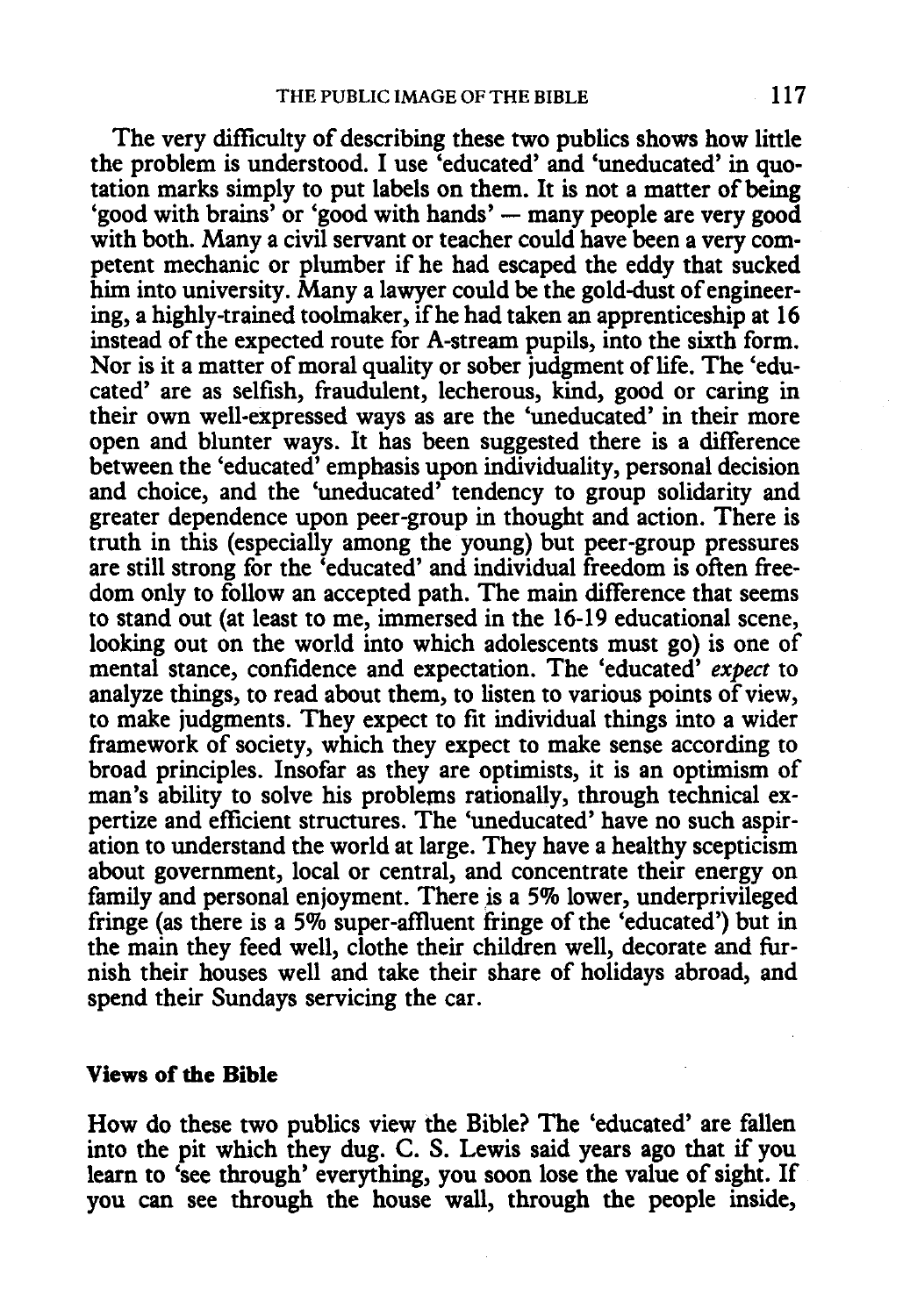through the back wall and the hedge beyond, there is nothing to 'see'. So the 'educated' have questioned and read and thought about every claim to authority or value. The learned language of university filtered slowly but surely to sixth form. Pupils learned from their gurus that science is fact, all else opinion. The values that held societies and nations together for centuries are dissolved into their cultural, social or political components. The philosophy of empiricism (knowledge comes only through sense experience) colours all thought, with its narrow view of'proof. Neither God nor any other absolute can be proved scientifically. So their world closes around them in a sad reductionism. All values, personal experience, love, duty, awe or hope can be reduced to their psychological or sociological account. The beauty of the sunset is in danger of being reduced to a catalogue of wavelengths. A very few of the 'educated' followed (and even fewer still follow) the logical positivists in saying that God-talk is meaningless (A. J. Ayer said that DOG is more meaningful than GOD) though this star has fallen since its heyday in universities post war. Tolerance has become the supreme virtue  $-$  provided always it be tolerance of enlightened twentieth century patterns and not exclusive or intolerant claims. Views are held with civility. Christians may follow their unenlightened ways provided they do not force them on others, or claim an absolute truth value for them.

The successor to Logical Positivism in academic philosophy in Britain was existentialism with its emphasis upon 'authentic existence' and personal decision. Along with this went a deep pessimism, anguish and dread about people bound by convention or leading purposeless lives. The hippie drug scene of the sixties represented one attempt to break out, the theatre of the absurd was another. Many of the 'educated' have absorbed this atmosphere  $-$  at university in long and anguished discussion about the meaning of life, purposelessness and discontent with society, but a few years later (because one cannot live in anguish  $-$  the 'educated' are also human) a joining in the ratrace but with a little more despair and sense of futility than their less anguished peers. For a few this has been, by God's grace (through people like Francis Schaeffer and places like L'Abri) the gateway to authentic existence in Jesus. For most it has deepened the despair of ever finding a firm basis for living. So eat, drink, be merry and read the Sunday papers.

How does the Bible fare in all this? The 'educated' public starts with a faint haze of half-remembered Bible stories, fogged in many cases by liberal teachers' attempts to explain and interpret anything miraculous in the life of Jesus. Michael Green *(The Truth of God Incarnate,*  Hodder 1977) notes the presuppositions of scholarly historical critic-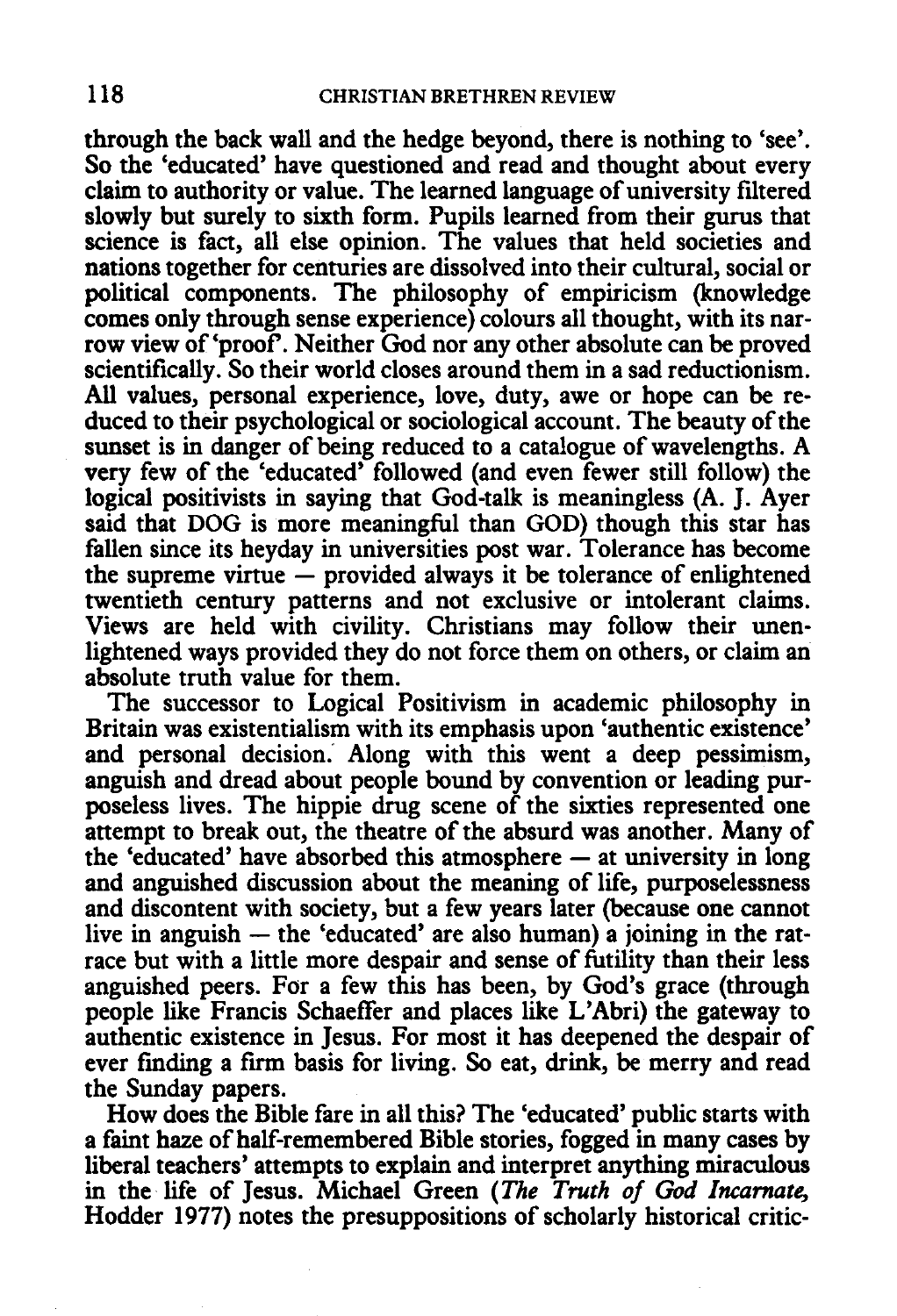ism and these have filtered through to those of the 'educated' who ever read or think about the Bible. The first presupposition is that miracles don't happen, either at Lourdes or Galilee, so those bits of the Bible must reflect an outdated, unscientific world-view. Secondly, the world  $\frac{1}{2}$  is a closed system with its own laws, so genuine revelation  $\frac{1}{2}$  any message from 'outside'  $-$  is impossible. Jesus may have been a good teacher, a man for others, a free man, but no more so than Gandhi or the Buddha. So if the Bible is read, it is read with automatic mental translation into the thought forms of the late 20th century. In fact, it is not often read. Only fragments are remembered and trotted out in dis $cussion - like Paul being anti-women, Jesus being anti-war, the Old$ Testament God being vengeful and Genesis teaching a 144 hours creation which is scientifically impossible. The general approach is that the. Bible is no longer relevant to life, but a proper specialist study if you like that sort of thing. A very few of the 'educated' will have heard of the New Theology, form criticism, and demythologization, and even fewer have any real knowledge of these approaches to the Bible, but most will know that there has been a bit of upheaval in the church about it all and that 'even the clergy don't take it literally any more'.

How does the other public view the Bible? For a start it is, of course, a book - not a newspaper or magazine, or even a pulp novel such as you might possibly read of an evening or on holiday. It is thought of as hard-backed, long and academic. Then it is very defmitely a 'religious' book. It is not necessary to any skill or useful knowledge like the car manual, or guide to home decorating or whippet-breeding. All the instinctive suspicion of the culture against book learning and 'them' can be focused on the Bible. You don't need books to tell you how to live. If polite, you regard book learning as 'for them with more brains than I've got', if impolite you dismiss it as a lot of words. The Bible is for religious people, particularly parsons who 'aren't concerned with us' and aren't all that brilliant at living, either judging from newspaper scandals. The presuppositions of the 'educated' surround everyone via the media. TV, papers, magazines, all carry the message: 'science is fact, all else is opinion'. No moral absolute; make your own mind up; respect other people if they keep themselves to themselves. The religious programmes on TV show wide diversity. The only thing that sticks is that religious people ought to care, but often don't (even the Salvation Army is debunked). The· Gallup pollsters are told 85% believe in God but you don't need to go to church or read a Bible for that.

The main thrust that comes across for 'educated" and 'uneducated', bookish and non-bookish, is that the Bible is a tremendous irrelevance. It does not hit life at all. There is no reason why anyone except an en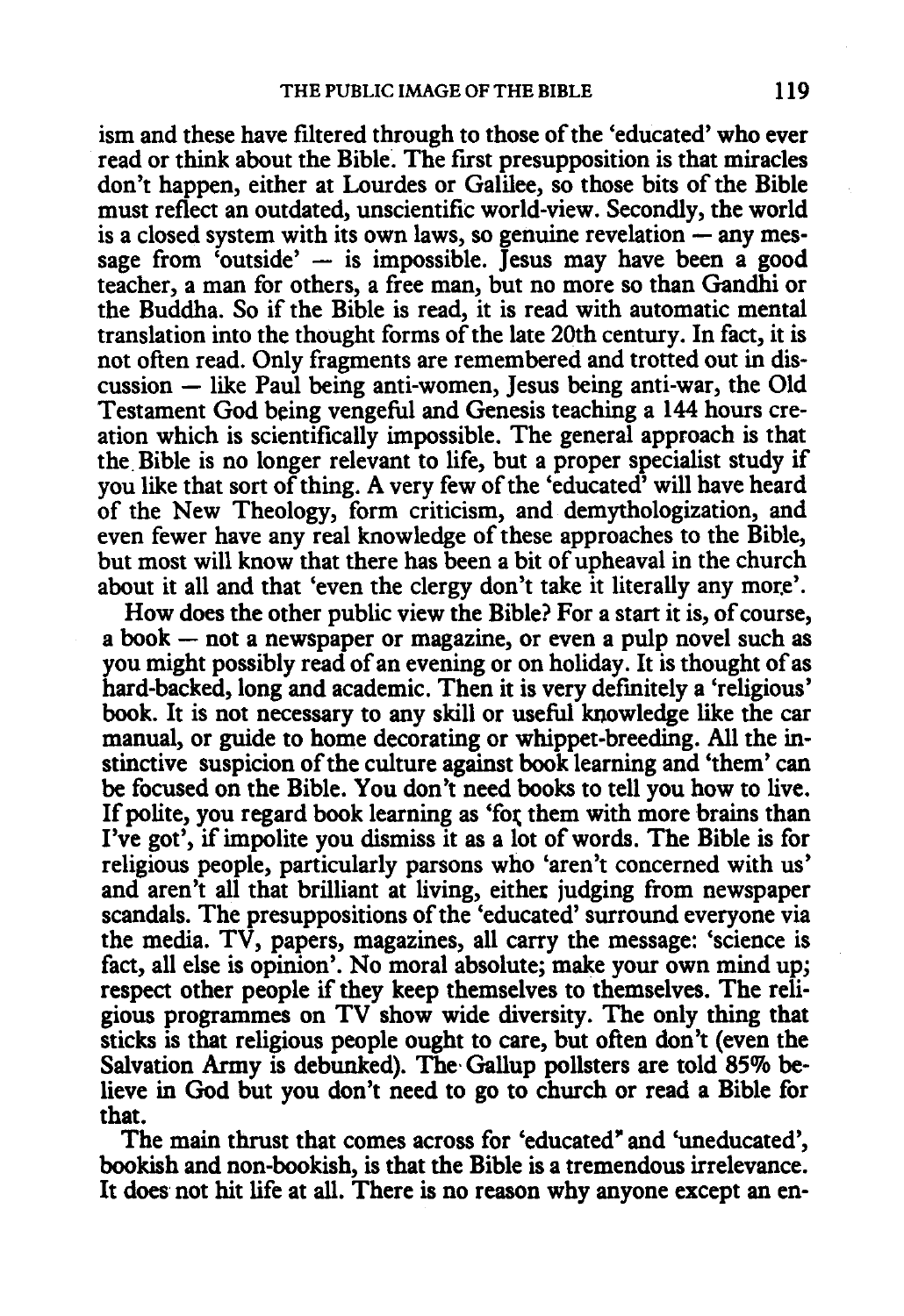thusiast should ever read it. If pressed, there are ill-digested gobbets of empiricism and rationalism to show it's not very reliable anyway.

### **Which Bible?**

Even in 1963 translations abounded. The NIV has now joined the team. To the general public, the Bible is still AV. That is what they are most likely to hear at the occasional funeral or wedding, or the ceremonial occasion on TV. Certainly the TV caricature parson will use AV language. The 'educated' write to each other in the *Times*  about how bad it is to alter the AV or 1662 prayerbook, but in fact most of the 'educated' find the AV hard to read. The Elizabethan English is beautiful rather than informative. Like Shakespeare, you read it for beauty and the occasional quote but only expect it to *mean* anything if you are making it a special study. Recent versions have helped readability but not the motivational barrier. There is no expectation that the Bible will make sense in today's world. Many pick it up with a faint *deja vu* feeling, the old faint memories. Those who come to it fresh find it hard to start. Start at the beginning and you immediately get the 'unscientific' hang-up. Start the New Testament and you face a page of names. If you are serious enough to get a reading guide you must be strongly motivated indeed, and may make more progress.

To the 'uneducated' the Bible is an even less likely starter. Again it is met only in AV or the occasional TV caricature, and AV is not only incomprehensible but also faintly comic. New versions help (there is not the same snobbish veneration of 'beautiful language') but even so there is little expectation that it will make sense.

So, beyond any educational distinction, there rises a monumental disregard of the Bible. It is utterly irrelevant to the life style of most citizens. Our post-Christian society is learning to live without Godtalk, however much it may secretly draw on God's common grace through his people and through the human constitution. A whole vocabulary is dying. The things the Bible talks about  $-$  God, glory,  $sin,$  justification, righteousness, eternity  $-$  are fading from English language. In their place the media give a new jargon, the specialist terms of social, political and economic descriptions of man in society. Caring and community are seen as (vital) functions of family and state in which the church may possibly still be a factor along with Rotary, Help the Aged and the RSPCA.

## **The Bible** says?

All this puts in dark and sharp colours the question: 'How do you use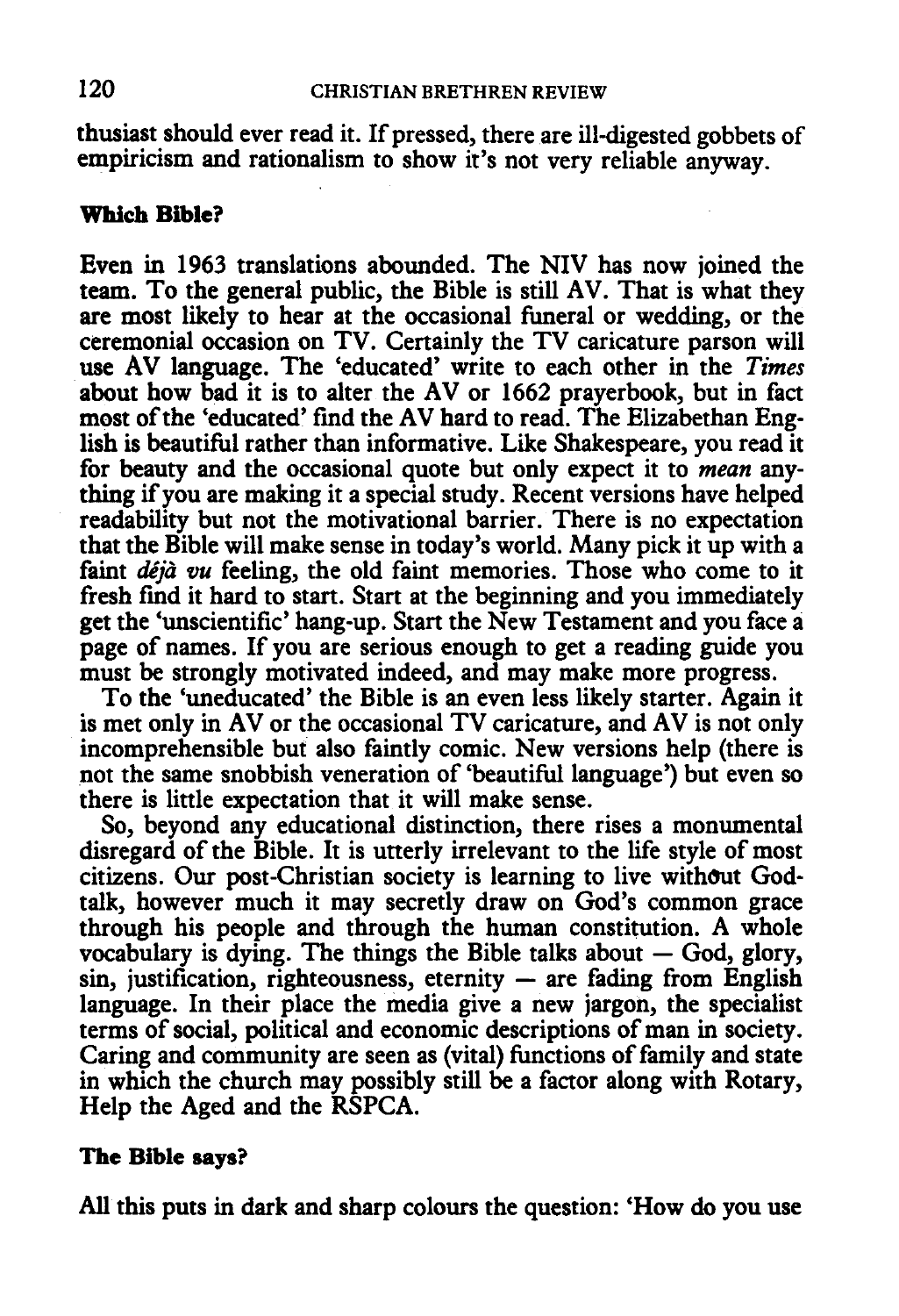the Bible today?' Is it still the sword of the Spirit? Is it still the incorruptible seed? Should we wield it and sow it? If so, how?

There can be no question that the Bible is the church's charter. It contains all things necessary to faith and conduct. Churchmen who try to cut it down or out in favour of more modern bases for the Christian profession know not what they do. In maturity, every Christian must have a faith in Christ that stands not in the wisdom of men but in the Word of God. How will he get that faith if he starts from the 'public' mentioned above?

The sword is still wielded, the seed still sown in very direct ways. The Gideons distribute New Testaments (now mercifully NIV) to school children, nurses, police and hotels, and have a steady stream of exciting testimony to keep them going and keep all God's people praising him for the power of his Word. Texts outside churches and on railway stations bear silent witness  $-$  I have not heard of any direct reaction but always rejoice at a stab for God among the theatre notices on the Underground. But these are broadcast seed, bows at a venture, God's Word in God's hand, here a little, there a little, prospering whereto he sent it. What of the church's steady ministry, the individual witness of individual believers? Do they start with 'The Bible says ... ?'If you get your friend as far as a Billy Graham rally he will expect to see a Bible waved. If you get him to church even, he will expect it to be read. But if you talk person-to-person what has the Bible got to do with it?

I suggest that we must witness to Jesus and then *lead on* to the Bible to give content and historical basis to the outline we draw from our own experience. Our aim is to introduce friends, neighbours, colleagues to Jesus and his people. Whatever flimsy bridge we build, eventually we hope that bridge will carry some of our experience of the love of Jesus, his forgiveness, his reliability, his voice to us in his word. At some stage we pray that bridge will link our friends to other Christians, a house-group perhaps, a family service. There they may see for themselves a group of people finding that the Bible does make sense, does support hope and purpose in daily life, does build a Christian world-view. Thus we give in our own words and experience the substance of the Bible message and then lead on to the Bible we get it from. To start with 'the Bible says ... 'is, I suggest, off-putting and makes bridge building more difficult.

Years ago, perhaps, the Bible enjoyed some authority, some public standing and veneration so we could start there and lead people from the familiar words to the living Jesus. The Bible today is not a readymade launching pad for the Gospel. It is still the historical base and essential study for the committed, but we work back to it, not from it.